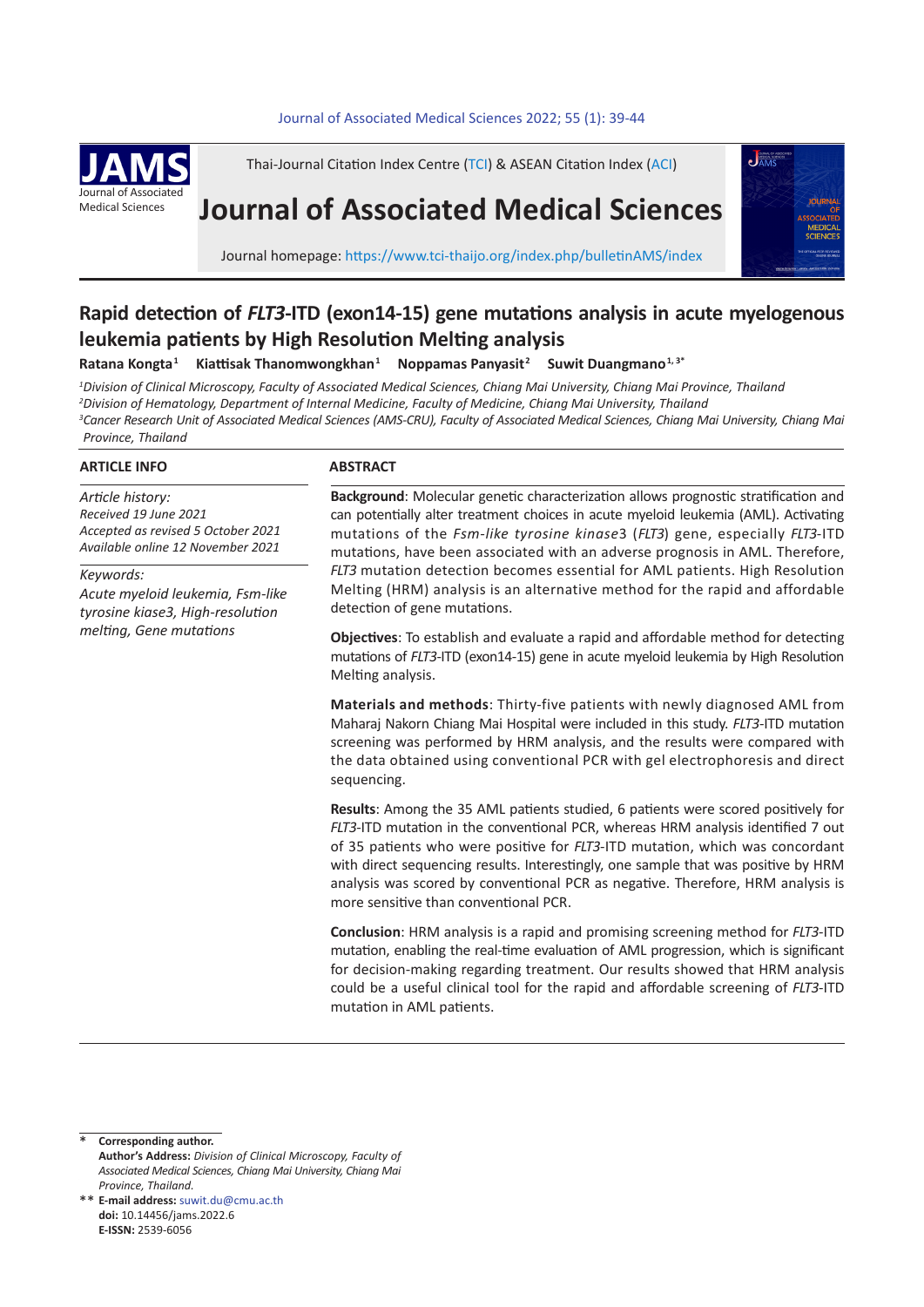## **Introduction**

Acute myelogenous leukemia (AML), a hematological malignancy with a high mortality rate, is characterized by the overproduction and dysregulation of white blood cell proliferation.<sup>1</sup> In Thailand, AML is the major cause of death from hematological malignancy. According to current diagnostic criteria, the World Health Organization (WHO) classified AML by clinical features, morphology, immunophenotyping, cytogenetics, and molecular genetics.<sup>2</sup>The risk stratification into favorable, intermediate, and unfavorable is based on chromosomal abnormalities and genetic alterations such as *FLT3*, *KIT*, *NPM1*, and *CEPBPA*. <sup>3</sup>Among these, mutations of the *FMS-like tyrosine kinase* 3 (*FLT3*) are the most common genomic alteration in AML. *FLT3* mutations can be found in approximately 30% of AML patients and correlate with a poor prognosis. *FLT3* mutations can be subdivided into internal tandem duplicates (ITD), present in approximately 25% of patients, and point mutations in the tyrosine kinase domain (TKD), present in approximately 5%. Both *FLT3*-ITD and *FLT3*-TKD mutations are constitutively activating, leading to ligand-independent *FLT3* signaling and cellular proliferation. *FLT3*-ITD mutations result from a 3 bp repeated sequence varying in size from a 6 to 180 bp insertion in the juxtamembrane (JM) region (exons 14 to 15) of the *FLT3* wild-type gene. In wild-type (WT) *FLT3*, the *FLT3* JM domain inhibits receptor activation; the presence of ITDs disrupts this inhibitory effect, resulting in autophosphorylation. The constant activation of the *FLT3* receptor led to the uncontrolled proliferation of blast cells. *FLT3*-ITD mutations are the majority of *FLT3* mutations detected in AML patients.<sup>4-8</sup> Therefore, the identification of *FLT3* mutations by molecular analysis is of great importance for the prognostic information and the determination of appropriate therapeutic interventions in AML patients. Traditionally, *FLT3*-ITD mutations can be detected by using conventional polymerase chain reaction (PCR)-based methods followed by agarose gel electrophoresis, but they have limited to low sensitivity and also the inability to detect a small insertion of less than 20 bp. In response to the demand for rapid and sensitive methods to detect *FLT3* mutations, we established and evaluated a High Resolution Melting analysis for detecting mutations of *FLT3* gene in clinically sample from acute myeloid leukemia patients.

High Resolution Melting (HRM) analysis was first established in 2003, and has since been developed for the high-throughput and convenient genotyping of individual polymorphic loci. The key to this technology is the use of saturating fluorescence dyes, which intercalate into double-stranded DNA during amplification of the DNA without inhibiting the PCR reaction. The dye fluoresces strongly when intercalated into the double-stranded DNA, but as the temperature increases during the HRM analysis, so the DNA melts and the intercalating dyes are released without fluorescence. The changes in fluorescence are sequence specific and can be recorded and analyzed by the designed program.<sup>9, 10</sup> HRM is a closed-tube system that prevents contaminations and has increased sensitivity when compared to conventional PCR followed by agarose gel electrophoresis.

Therefore, the present study aimed to establish and evaluate a rapid and affordable method for detecting mutations of *FLT3* gene in acute myeloid leukemia using HRM analysis.

## **Materials and methods**

#### **Sample collection**

A total of 35 blood samples were collected from patients newly diagnosed with acute myelogenous leukemia at Maharaj Nakorn Chiang Mai Hospital from January 2017 to December 2018. This research was approved by the Research Ethics Committee of the Faculty of Associated Medical Sciences, Chiang Mai University, Chiang Mai, Thailand (AMSEC-61EM-006).

## **Cell line and culture**

The MV4-11 cell line (*FLT3*-ITD) and KG-1a cell line (*FLT3*-wild type) were purchased from the American Type Culture Collection (ATCC, Manassas, VA, USA) and were cultured in Roswell Park Memorial Institute 1640 Medium (RPMI1640, Gibco, Grand Island, NY, USA) supplemented with 10% Fetal Bovine Serum (FBS, Gibco, Grand Island, NY, USA) and 1% penicillin streptomycin (Gibco, Grand Island, NY, USA) at 37°C in a 5% CO<sub>2</sub> incubator.

#### **DNA extraction**

Blood samples and cell lines were extracted using DNA extraction kit (NucleoSpin® Blood, Macherey-Nagel). Briefly, whole blood 200 µL was mixed with 25 µL of proteinase K and 200 µL of buffer B3 and then vortex mixed vigorously for the lysis of cells. After that, the mixture was incubated at 70°C for 10-15 minutes and 210 µL of absolute ethanol was added to the mixture before being vortexed again. Then, the mixture was transferred into a Nucleospin Blood Column from the DNA extraction kit and centrifuged at 12,000 rpm for 2 minutes. After that, the silica membrane was washed 2 times and was dried by centrifuging the column at 12,000 rpm for 2 minutes. Then, 100 µL of elution buffer was added, and the column was incubated for 1 minute and centrifuged at 12,000 rpm for 2 minutes to elute pure DNA.

#### **Conventional PCR assay**

A primer pair was designed to specifically amplify both of *FLT3*-ITD mutant and *FLT3*-wild type at exon 14-15 (F 5′-GCAATTTAGGTATGAAAGCCAGC-3′ and R 5′-CTTTCAG-CATTTTGACGGCAAC-3′) yielding a 300 bp wild-type PCR product. Any patient with an additional higher molecular weight band was considered to be *FLT3*-ITD mutant. The conventional PCR for *FLT3* mutation was performed on the MyCycler Thermal Cycler machine (BIO-RAD). Positive and negative controls, as well as a blank control with distilled water, were included in each run of unknown samples. Here, 50 ng/µL of DNA samples were amplified in a total volume of 20 µL containing 0.2 µM of each primer and 10 µL of 2X Quick Taq Hs DyeMix (Toyobo, Japan). PCR was performed at 95°C for 3 minutes followed by 40 cycles at 95°C for 30 seconds, 60°C for 30 seconds, and 72°C for 30 seconds, with a final extension step at 72°C for 3 minutes. The PCR products were separated by electrophoresis through 3% agarose gel electrophoresis and the PCR product bands were viewed under UV illumination. Cases in which an additional higher molecular weight band was identified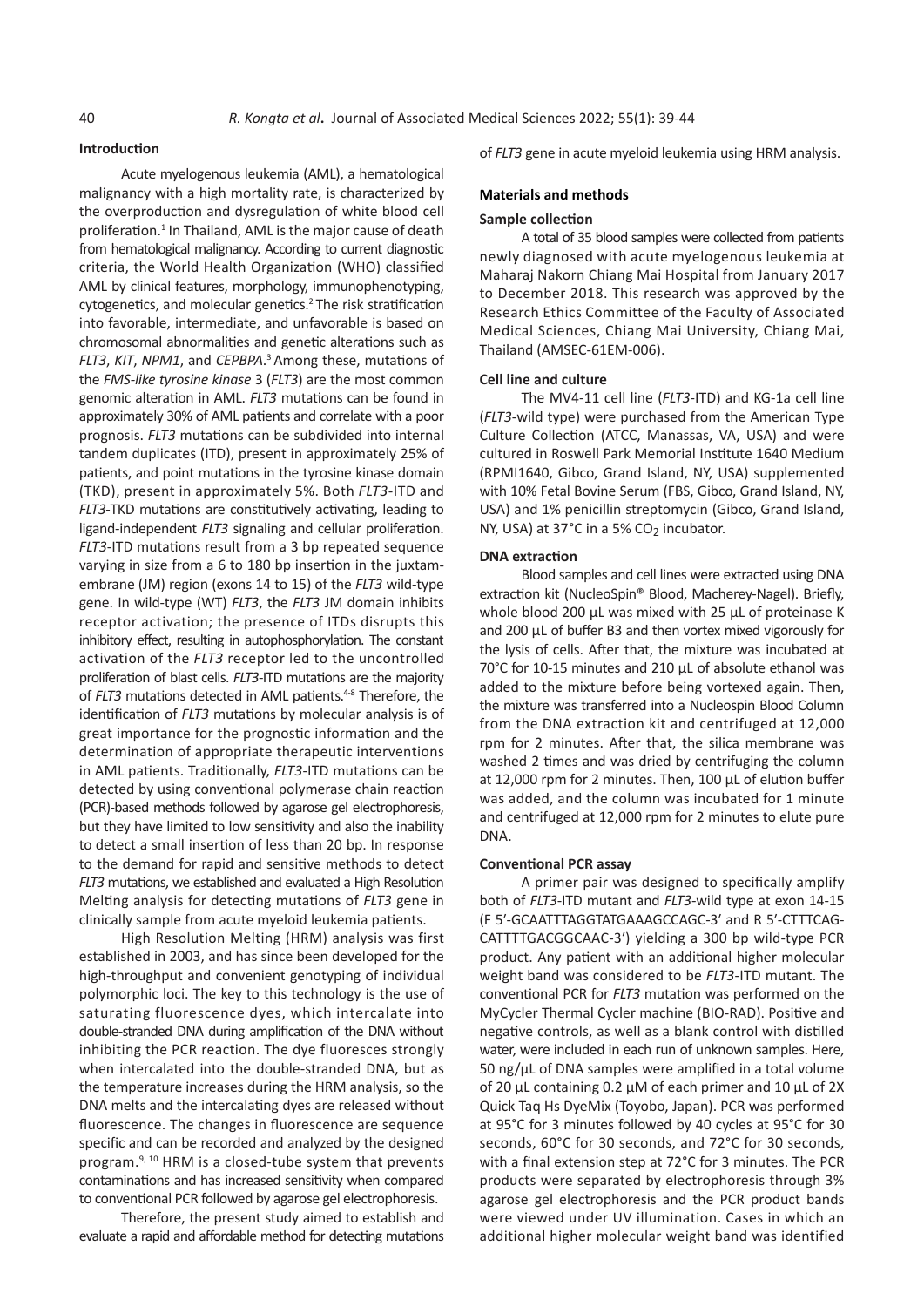were considered *FLT3*-ITD–positive.

## **PCR and HRM analysis**

PCR and HRM for *FLT3* mutation were performed on a Corbett Rotor-Gene 6000 HRM Real-Time PCR Machine, a real-time PCR machine with HRM capability. All samples were tested in triplicate. The PCR reaction mixture contained 50 ng/µL of DNA, 0.3 µM of each primer (F 5′-GCAATTTAG-GTATGAAAGCCAGC-3′ and R 5′- CTTTCAGCATTTTGACGG-(Toyobo, Japan). Reaction conditions consisted of an activation step at 95°C for 3 minutes followed by 40 cycles amplification of 5 seconds at 95°C and 30 seconds at 60°C. Subsequently, the products were heated to 95°C and then cooled to 4°C. **300 bp**  $\rightarrow$ HRM was performed from 75°C to 95°C, increasing by 2°C/<br>
HRM was performed from 75°C to 95°C, increasing by 2°C/ second with 25 acquisitions per degree. Upon completion of the run, analysis was performed using the software supplied with the Corbett Rotor-Gene 6000 HRM Real-Time PCR Machine. Melting curves were generated, normalized and mutated control MV4-11 cell line, Lane 2: w temperature-shifted to allow samples to be directly compared by Rotor Gene 6000 Series Software 17 (Qiagen). The HRM Lane 4 and 7: samples with wild-type FLT3, Lane 9: no template<br>control. control. analysis was validated by direct sequencing.

## **DNA sequencing**

The PCR products of the samples were further submitted  $\begin{array}{ccc} \bullet & \bullet \\ \bullet & \bullet \end{array}$ for sequencing in both directions using fluorescent dye-ter-<br> $\frac{1}{2}$ minator sequencing on the ABI3730xl DNA Sequencer.  $\frac{1}{2}$  or  $\frac{1}{2}$  . All PCRR sample clustering on the ABI3730xl DNA Sequencer.

By using HRM analysis to detect *FLT3*-ITD mutations in 35 AML patients, 7 cases were positive for *FLT3*-ITD mutation (Tm 78.8±1.1°C) and the rest of the samples were negative (Tm 80.4±0.2°C). HRM analysis was represented as a well-differentiated normalized melting curve with two clear separate clusters corresponding to the different nucleotide sequences from wild-type, while selecting only a sample from the same cluster to compare to a wild-type control for analysis, which guaranteed a clear sample clustering (Figure 2). All PCR products were confirmed by direct sequencing in both directions (Figure 3). The results were 100% concordant with HRM analysis. The mutations were inserted by repeated sequence size ranging from 24 to 138 bp in exons 14-15 of the *FLT3* gene (Table 1).

## **Results**

Thirty-five AML patients were included in this study. The MV4-11 cell line and KG-1a cell line were homoduplex **Figure 2 Plan and MG-1a** cell line were homoduplex mutated (positive) control and wild-type (negative) controls, respectively. Six patients were *FLT3*-ITD mutated, and 29 PCR followed by 3% agarose gel electrophoresis. Patients *allocates compared to the wild-typering* with an additional higher molecular weight band were

identified as *FLT3*-ITD-positive. As shown in Figure 1, mutated PCR products showed two distinct bands on agarose gel n were performed on a electrophoresis, probably based on heteroduplex formation. In contrast, mutated PCR products showed an upper band product of 300 bp (Figure1, lane 6), which represents homoduplex formation. The samples were negative (Tm 80.4±0.2°C). HTM and the samples were negative (Tm 80.4±0.2°C). H



ormed using the software supplied **Figure 1**. Conventional PCR products on a 3% agarose gel. Double band and upper product of 300 bp: heteroduplex and homoduplex<br>**FIDM Bool Time BCB** and upper product of 300 bp: heteroduplex and homoduplex mutation, Single band at 300 bp: wildtype sequence, Lane 1: I curves were generated, normalized and *mutated control MV4-11 cell line, Lane 2: wild-type control KG-1a* of the cell line, Lane 3, 5, 6, and 8: samples with mutated FLT3-ITD, be directly compared *Lane 4 and 7: samples with wild-type FLT3, Lane 9: no template*  $L = 5 + 15$ , Lane 4 and 7: samples with wild-type FLT3, Lane 9: no template *control.*



patients were wild-type, as determined by conventional **Figure 2. HRM analysis presented on normalized melting curve plot. A:** matching curve plot. A: matching curve plot. A: mutation cluster compared to the wild-type cont *Figure 2. HRM analysis presented on normalized melting curve plot. A: mutation cluster compared to the wild-type control, B: wild-type cluster compared to the wild-type control, Red indicate wild-type FLT3-ITD controls, Blue indicates a sample with mutated FLT3-ITD,*  di inglier indicates a sample with mutated ruls-to the weller the with the controls, *Biue indicates a sample with mutated ruls-it D*,<br>30 bp insertion while Pink indicates a sample with wild-type FLT3-ITD.



*PCR and HRM analysis.*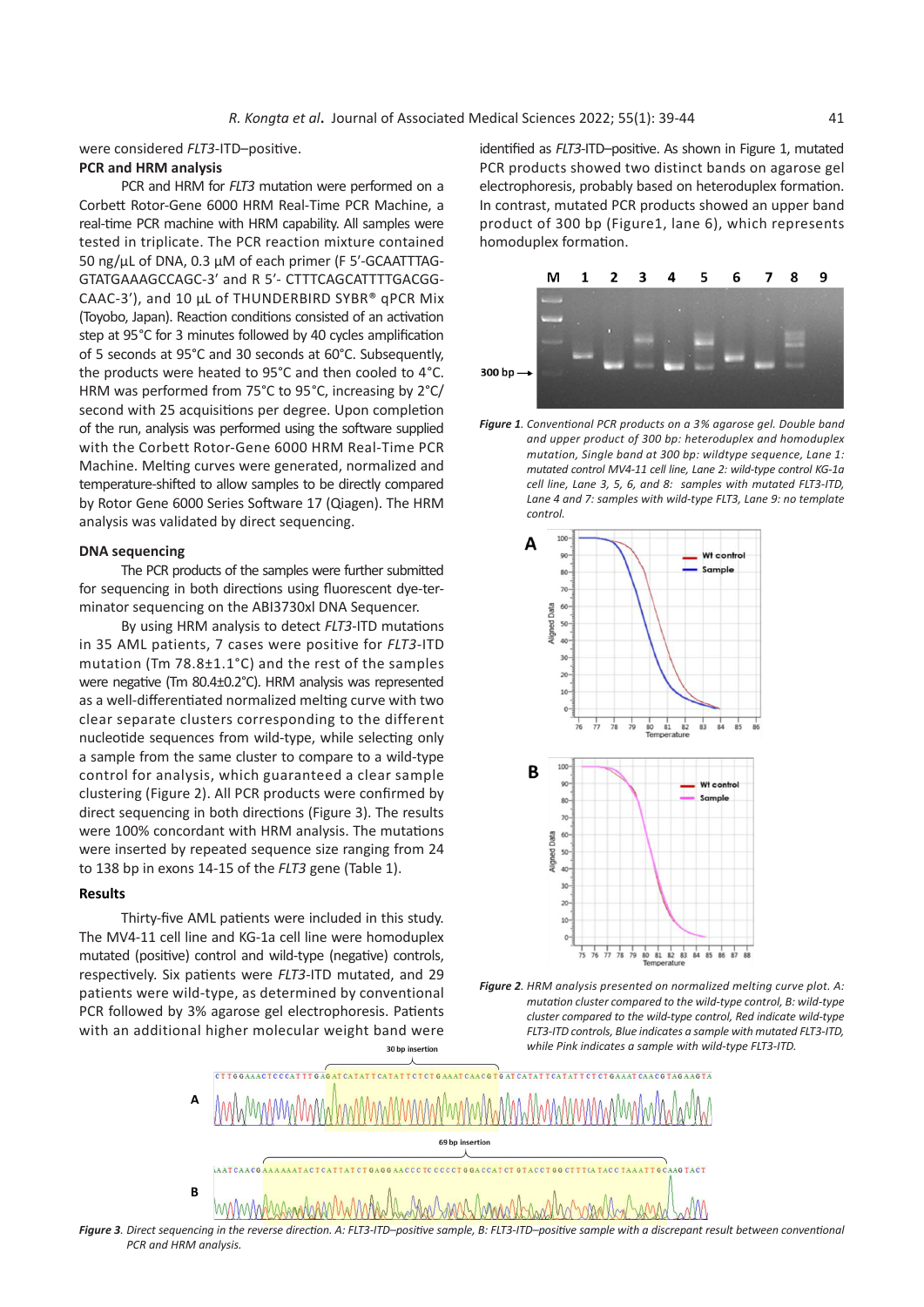## **Discussion**

Genomic investigations of acute myeloid leukemia (AML) have demonstrated that the mutation of several genes is involved in AML development, leading to new genomic classifications, predictive biomarkers, therapeutic targets and individual therapeutic optimization. Mutations of the *FLT3* gene have been found in approximately 30% of all AML cases. The most common type present in AML

patients is *FLT3*-ITD mutations.<sup>8, 11</sup> Although *FLT3*-ITD mutation has been associated with a poor prognosis in AML patients, the identification of *FLT3*-ITD has become an important indicator for determining treatment modalities, especially first-generation *FLT3* inhibitors.7 Since *FLT3*-ITD mutations result from base pair insertion, it was shown that *FLT3*-ITD could be analyzed by traditional PCR with agarose gel electrophoresis.<sup>12</sup>

| Table 1 The results of FLT3-ITD detections in patient samples. |  |
|----------------------------------------------------------------|--|
|----------------------------------------------------------------|--|

| <b>Sample No.</b> | <b>Traditional PCR with agarose gel</b><br>electrophoresis | <b>PCR with HRM analysis</b> | <b>Sequencing</b>              |
|-------------------|------------------------------------------------------------|------------------------------|--------------------------------|
| $\mathbf 1$       | FLT3-ITD mutation                                          | FLT3-ITD mutation            | Mutation with 30 bp insertion  |
| $\overline{2}$    | Wild-type                                                  | Wild-type                    | Wild-type                      |
| 3                 | Wild-type                                                  | Wild-type                    | Wild-type                      |
| $\overline{4}$    | Wild-type                                                  | Wild-type                    | Wild-type                      |
| 5                 | Wild-type                                                  | Wild-type                    | Wild-type                      |
| 6                 | Wild-type                                                  | Wild-type                    | Wild-type                      |
| $\overline{7}$    | Wild-type                                                  | Wild-type                    | Wild-type                      |
| 8                 | Wild-type                                                  | Wild-type                    | Wild-type                      |
| 9                 | FLT3-ITD mutation                                          | FLT3-ITD mutation            | Mutation with 138 bp insertion |
| $10\,$            | Wild-type                                                  | Wild-type                    | Wild-type                      |
| 11                | Wild-type                                                  | Wild-type                    | Wild-type                      |
| 12                | -ITD mutation                                              | FLT3-ITD mutation            | Mutation with 84 bp insertion  |
| 13                | Wild-type                                                  | Wild-type                    | Wild-type                      |
| 14                | FLT3-ITD mutation                                          | FLT3-ITD mutation            | Mutation with 78 bp insertion  |
| 15                | FLT3-ITD mutation                                          | FLT3-ITD mutation            | Mutation with 24 bp insertion  |
| 16                | Wild-type                                                  | FLT3-ITD mutation            | Mutation with 69 bp insertion  |
| 17                | Wild-type                                                  | Wild-type                    | Wild-type                      |
| 18                | Wild-type                                                  | Wild-type                    | Wild-type                      |
| 19                | Wild-type                                                  | Wild-type                    | Wild-type                      |
| 20                | Wild-type                                                  | Wild-type                    | Wild-type                      |
| 21                | Wild-type                                                  | Wild-type                    | Wild-type                      |
| 22                | Wild-type                                                  | Wild-type                    | Wild-type                      |
| 23                | Wild-type                                                  | Wild-type                    | Wild-type                      |
| 24                | Wild-type                                                  | Wild-type                    | Wild-type                      |
| 25                | Wild-type                                                  | Wild-type                    | Wild-type                      |
| 26                | Wild-type                                                  | Wild-type                    | Wild-type                      |
| 27                | Wild-type                                                  | Wild-type                    | Wild-type                      |
| 28                | Wild-type                                                  | Wild-type                    | Wild-type                      |
| 29                | Wild-type                                                  | Wild-type                    | Wild-type                      |
| 30                | Wild-type                                                  | Wild-type                    | Wild-type                      |
| 31                | Wild-type                                                  | Wild-type                    | Wild-type                      |
| 32                | Wild-type                                                  | Wild-type                    | Wild-type                      |
| 33                | Wild-type                                                  | Wild-type                    | Wild-type                      |
| 34                | Wild-type                                                  | Wild-type                    | Wild-type                      |
| 35                | FLT3-ITD mutation                                          | FLT3-ITD mutation            | Mutation with 51 bp insertion  |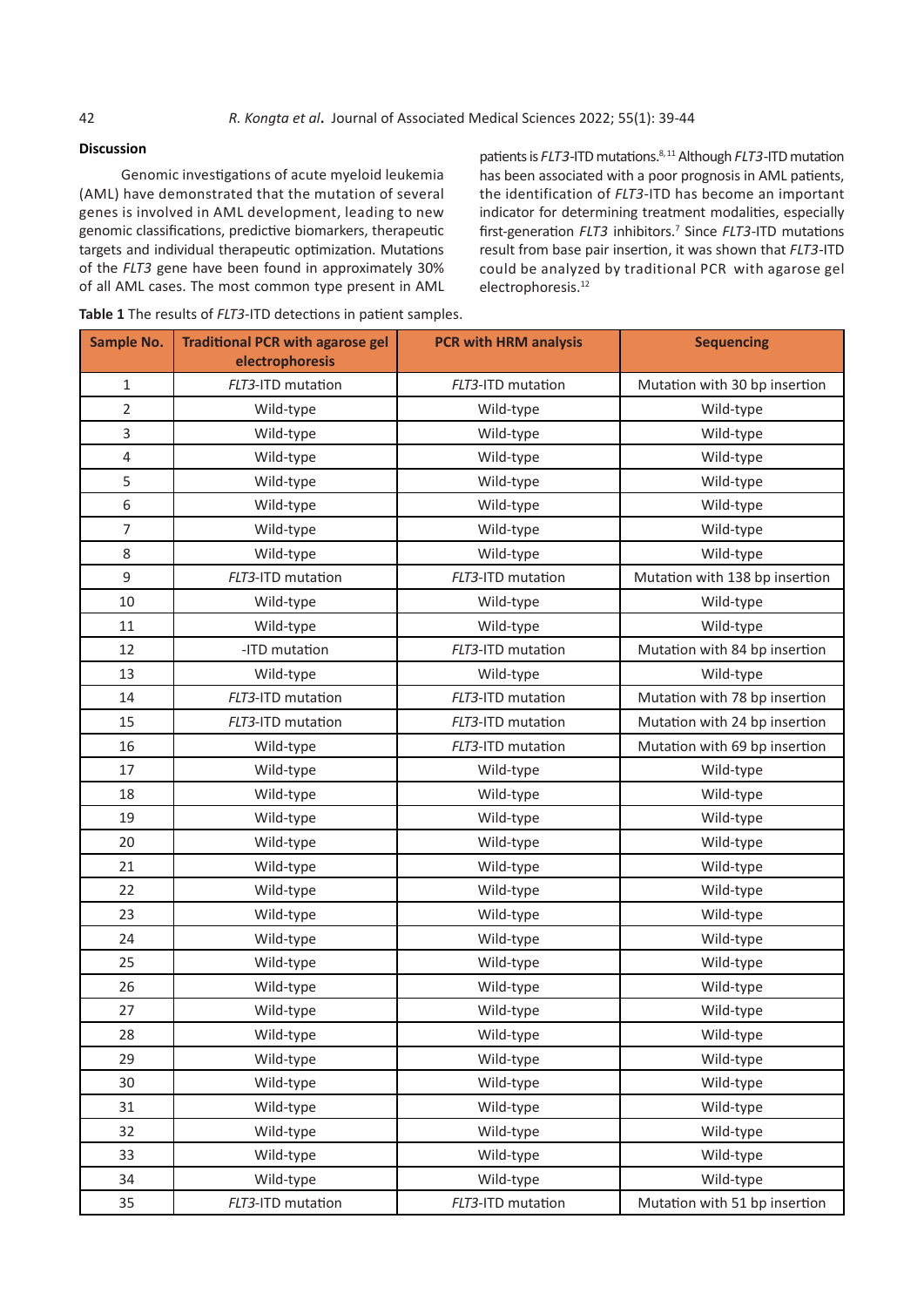However, It was unable to detect mutated DNA at levels lower than 6.7% in a mutant- wild-type mixture.7 Moreover, gel electrophoresis will not be able to clearly differentiate mutant from wild-type when inserted fragments are shorter than 20 bp such as in the case of *FLT3*-ITD with a 3 bp insertion.<sup>13</sup>

Real-time PCR with HRM analysis is easy to set up and the turnaround time is about 2-3 hours; several studies have employed the HRM assay to develop a molecular approach for the detection of gene mutation in various diseases including leukemia.14-17 The major advantage of HRM is preventing contamination due to the closed tube system. HRM is a simple method: after PCR, carried out in the presence of a suitable dye, the product is heated while the level of fluorescence is measured. As the temperature rises and the duplex passes through its melting transition, dye is released, and fluorescence intensity is reduced. Although several instruments capable of performing the fluorescence acquisition exist, they vary in performance, with those designed for HRM giving a more satisfactory outcome. In a previous study, it was shown that the HRM method is capable of detecting up to 1% of mutated DNA which clearly differed from the wild-type template.<sup>18</sup>

Our analysis included 35 patients with AML. We found that 6 of the 35 AML patients were positive for the *FLT3*-ITD mutation in the conventional PCR, whereas HRM analysis could detect 7 out of 35 patients who were positive for the *FLT3*-ITD mutation. The mutations involved an inserted sequence with a size ranging from 24 to 138 bp. Interestingly, one patient (sample no. 16) who was positive by HRM analysis was scored as negative by conventional PCR, probably due to the low percentage of mutant allele in the *FLT3* wild-type background, as this case is lower than the limitations of detection using conventional PCR with agarose gel electrophoresis. It could not be detected by conventional PCR with agarose gel electrophoresis. Therefore, HRM analysis is more sensitive than conventional PCR and is a suitable method for the daily routine of a molecular laboratory. Once a mutation is detected, DNA sequencing could be used for confirmation if necessary. Overall, it can be considered a rapid and cost-effective method.

HRM analysis is a rapid, inexpensive method that does not involve opening the PCR tube, which has the advantage of preventing contamination. Furthermore, HRM analysis improves sensitivity when screening for *FLT3*-ITD mutation and reduces the complications of post-PCR methods such as agarose gel electrophoresis.

## **Conclusion**

HRM analysis is a rapid, promising screening method for *FLT3*-ITD mutation and enables the real-time evaluation of AML progression, which is of great importance for decision-making regarding treatment. It is more sensitive than conventional PCR, is inexpensive and can be integrated into the routine molecular diagnosis of AML.

## **Conflict of interest**

There are no conflicts of interest associated with this publication.

### **Acknowledgements**

We would like to thank the Faculty of Associated Medical Sciences for the financial support. We thank all staff of Division of Hematology, Department of Internal Medicine, Faculty of Medicine, Chiang Mai University, Thailand

#### **References**

- [1] DiNardo CD, Cortes JE. Mutations in AML: prognostic and therapeutic implications. Hematology Am Soc Hematol Educ Program. 2016; 2016(1): 348-55. doi: 10.1182/asheducation-2016.1.348.
- [2] Arber DA, Orazi A, Hasserjian R, Thiele J, Borowitz MJ, Le Beau MM, et al. The 2016 revision to the World Health Organization classification of myeloid neoplasms and acute leukemia. Blood. 2016; 127(20): 2391-405. doi: 10.1182/blood-2016-03-643544.
- [3] Pourrajab F, Zare-Khormizi MR, Hashemi AS, Hekmatimoghaddam S. Genetic Characterization and Risk Stratification of Acute Myeloid Leukemia. Cancer Manag Res. 2020; 12: 2231-53. doi: 10.2147/CMAR.S242479.
- [4] Spencer DH, Abel HJ, Lockwood CM, Payton JE, Szankasi P, Kelley TW, et al. Detection of FLT3 internal tandem duplication in targeted, shortread-length, next-generation sequencing data. J Mol Diagn. 2013; 15(1): 81-93. doi: 10.1016/j. jmoldx.2012.08.001.
- [5] Murphy KM, Levis M, Hafez MJ, Geiger T, Cooper LC, Smith BD, et al. Detection of FLT3 internal tandem duplication and D835 mutations by a multiplex polymerase chain reaction and capillary electrophoresis assay. J Mol Diagn. 2003; 5(2): 96-102. doi: 10.1016/S1525-1578(10)60458-8.
- [6] Burnatt G, Licínio MA, Gaspar PC, Ferreira AS, Reis ML, Moraes ACRd, et al. Analysis of the presence of FLT3 gene mutation and association with prognostic factors in adult and pediatric acute leukemia patients. Brazilian Journal of Pharmaceutical Sciences. 2017; 53(2). doi: 10.1590/ s2175-97902017000216105.
- [7] Sakaguchi M, Nakajima N, Yamaguchi H, Najima Y, Shono K, Marumo A, et al. The sensitivity of the FLT3-ITD detection method is an important consideration when diagnosing acute myeloid leukemia. Leuk Res Rep. 2020; 13: 100198. doi: 10.1016/j.lrr.2020.100198.
- [8] Daver N, Schlenk RF, Russell NH, Levis MJ. Targeting FLT3 mutations in AML: review of current knowledge and evidence. Leukemia. 2019; 33(2): 299-312. doi: 10.1038/s41375-018-0357-9.
- [9] Vossen RH, Aten E, Roos A, den Dunnen JT. High-resolution melting analysis (HRMA): more than just sequence variant screening. Hum Mutat. 2009; 30(6): 860-6. doi: 10.1002/humu.21019.